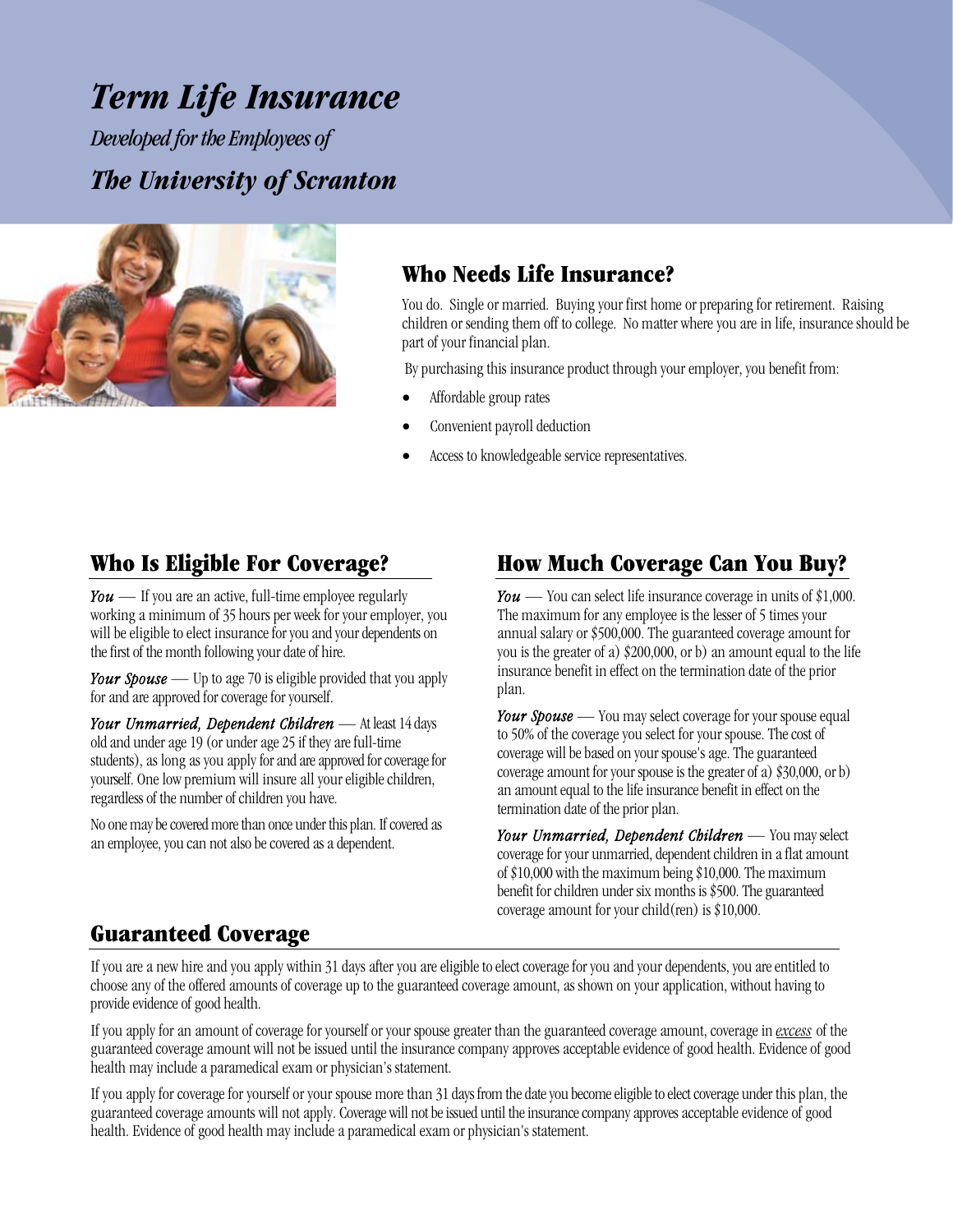### **How Much Your Coverage Will Cost**

The monthly cost of insurance for you and your spouse will depend on your ages and the amount of insurance you wish to purchase. As shown in the following chart, the cost of insurance increases with the age of the insured. Note that at age 70, your benefits are reduced. Spouse coverage ceases at age 70.

To calculate your monthly cost:

- 1. Find your age group in the following table;
- 2. Multiply the rate by the number of coverage units you want;
- 3. Calculate the cost of coverage for your spouse, using your spouse's age, then add the cost of coverage for your children;
- 4. Add the premiums for you, your spouse and your children to get your total monthly cost.

| Example::            |                                      |   |                  |             |
|----------------------|--------------------------------------|---|------------------|-------------|
| Employee<br>(age 28) | $250$ units $x$<br>$(\$250,000)$     |   | $$.047$ per unit | $=$ \$11.75 |
| Spouse<br>(age 24)   | $125$ units $\bar{x}$<br>(\$125,000) |   | $$.047$ per unit | $=$ \$ 5.87 |
| Children             | \$10,000<br>(\$10,000)               | @ | \$.47            | $=$ \$ .47  |
|                      | <b>Total Monthly Cost</b>            |   | \$18.09          |             |

#### To calculate your cost, complete this chart:

| Employee | units x                   | per unit | $=$ |
|----------|---------------------------|----------|-----|
| Spouse   | units<br>$\boldsymbol{X}$ | per unit |     |
| Children | \$10,000<br>$\omega$      | .47      | $=$ |
|          | <b>Total Monthly Cost</b> |          |     |

| Employee/<br>Spouse<br>Age | <b>Employee</b><br><b>Monthly Cost</b><br>per \$1,000 Unit | <b>Spouse</b><br><b>Monthly Cost</b><br>per \$1,000 Unit |
|----------------------------|------------------------------------------------------------|----------------------------------------------------------|
| <b>Under 35</b>            | \$0.047                                                    | \$0.047                                                  |
| 35 to 39                   | 0.064                                                      | 0.064                                                    |
| 40 to 44                   | 0.106                                                      | 0.106                                                    |
| 45 to 49                   | 0.183                                                      | 0.183                                                    |
| 50 to 54                   | 0.319                                                      | 0.319                                                    |
| 55 to 59                   | 0.514                                                      | 0.514                                                    |
| 60 to 64                   | 0.693                                                      | 0.693                                                    |
| 65 to 69                   | 1.101                                                      | 1.101                                                    |
| 70 to 74                   | 1.951                                                      |                                                          |
| <b>75 &amp; Over</b>       | 3.310                                                      |                                                          |

The monthly cost for children is \$.47 for \$10,000 of coverage. One premium will insure all your eligible children, regardless of the number of children you have.

Maximum coverage: Employee– the lesser of 5 times your annual salary or \$500,000; Spouse–50% of employee's coverage amount; Children–\$10,000 (under 6 months \$500). *Costs are subject to change.* 

#### **When You Reach Age**

By the time you reach age 70 chances are that your children will be grown and your mortgage paid. At age 70 providing you are still employed, your coverage will decrease to 55% of the benefit amount. It will decrease to 35.75% at age 75; 26.81% at age 80; 20.11% at age 85; 15.08% at age 90 and 11.31% at age 95.

Premiums and coverage for your spouse will end at age 70; at that time your spouse may choose to convert this coverage to a permanent life insurance policy.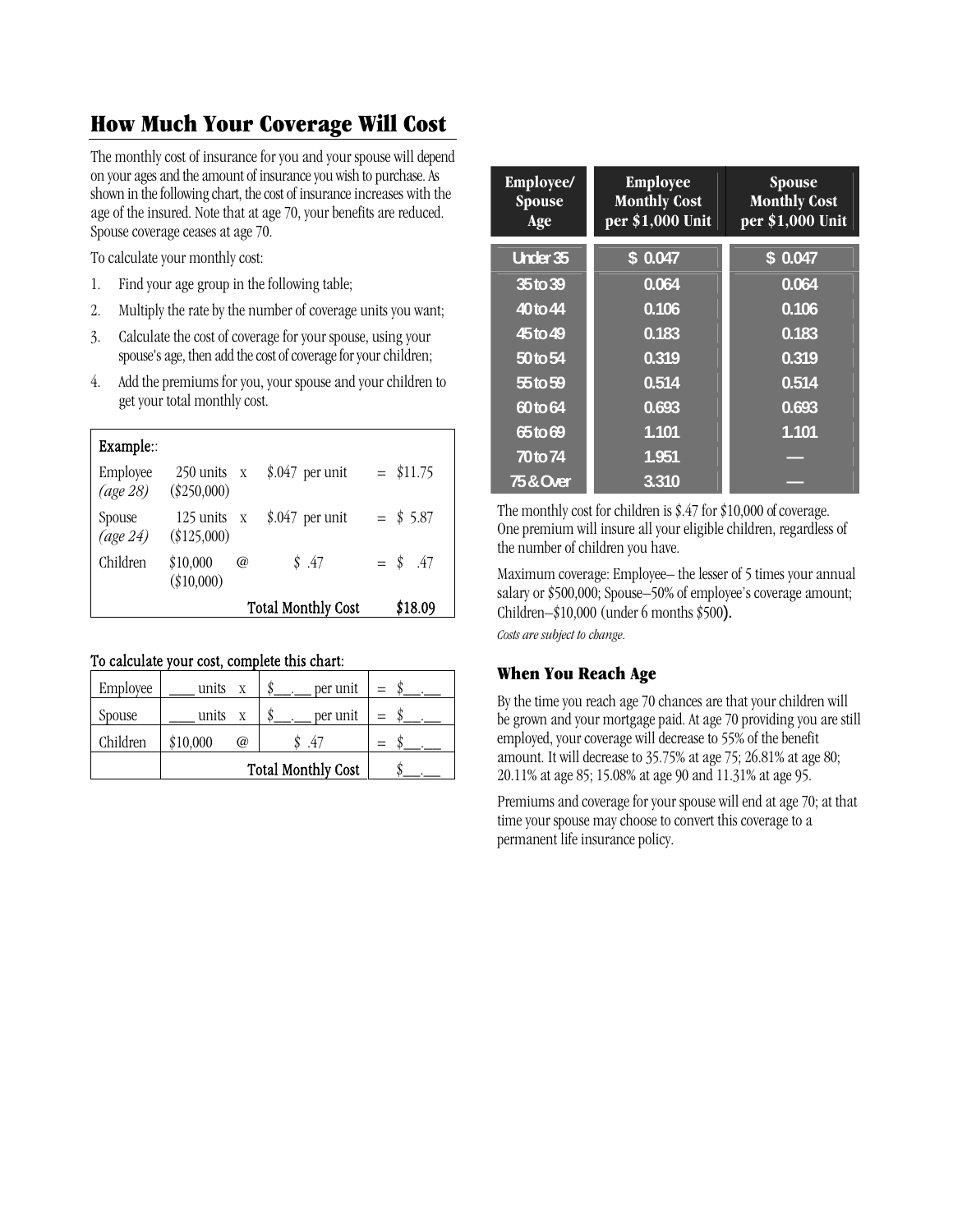# **How Much Life Insurance Do You Need?**

We have provided this worksheet to help you calculate how much life insurance you may need for a surviving spouse and dependents. When calculating annual amounts, be sure to multiply the annual income or cost by the number of years you expect to receive that income, or incur that cost.

### **1. Living Costs**

| Day-to-day Living Expenses (Use 75% of current net income)<br>$\frac{\text{g}}{\text{g}}$ annually x sears | $=$ \$                     |
|------------------------------------------------------------------------------------------------------------|----------------------------|
| Child Care Expenses<br>$\frac{\text{g}}{\text{g}}$ annually x ________ years                               |                            |
| <b>Education Funding</b><br>$\frac{\text{sum} x}{\text{sum}}$ years                                        |                            |
| Major Purchases (cars, home repair)<br>$\frac{\text{sum} x}{\text{sum}}$ years                             |                            |
| Estate and Funeral Expenses                                                                                |                            |
| TOTAL LIVING COSTS (A)                                                                                     | $\sim$<br>$=$              |
| 2. Available Resources                                                                                     |                            |
| Cash and Savings                                                                                           | $\frac{\cdot}{\cdot}$      |
| Retirement Savings (IRA, 401(k), etc.)                                                                     |                            |
| Stocks and Bonds (at current market value)                                                                 | $\mathcal{L}^{\text{max}}$ |
| Spouse Income (multiply by 60%)*                                                                           |                            |
| $\frac{\text{sum} x}{\text{sum}}$ years                                                                    |                            |
| Other Assets                                                                                               |                            |
| TOTAL AVAILABLE RESOURCES (B)                                                                              | $\frac{\cdot}{\cdot}$      |
| 3. Life Insurance Need                                                                                     |                            |
| TOTAL LIVING COSTS (A)                                                                                     | $\uparrow$ (A)<br>$=$      |
| LESS TOTAL AVAILABLE RESOURCES (B)                                                                         | $\sqrt{$}$ (B)             |
| <b>EQUALS LIFE INSURANCE NEED</b>                                                                          |                            |

*Naturally a worksheet like the above is only an aid to determining life insurance needs. It cannot predict all of your expenses, economic conditions, inflation, investment performance or other factors which may alter your needs. For a more accurate plan, you should consider consulting an investment advisor.* 

*\* Estimate likely spouse income as sole provider. Include your estimate of Social Security benefits to surviving spouse and dependents. The 60% factor above is used to account for taxation so that a net income figure can be derived. Vary this factor if you feel combined federal, state and local taxes, and FICA will be different for your situation.* 

# **Other Benefit Features**

#### *Accelerated Death Benefit — Terminal Illness*

If you or your spouse is diagnosed by two unaffiliated physicians as terminally ill with a life expectancy of 12 months or less, the accelerated payment benefit for terminal illness provides for up to 50% of the life insurance coverage amount in force or \$175,000, whichever is less, to be paid to the insured. This benefit will never be less than \$10,000. This benefit is payable only once in the insured's lifetime, and will reduce the life insurance death benefit.

The terminal illness benefit may be taxable. As with all tax matters, an insured should consult with a personal tax advisor to assess the impact of this benefit.

#### *Annual Enrollment Period*

Each year, during your enrollment period, you have the opportunity to enroll in the plan or increase your voluntary coverage. We do require evidence of good health for all new coverage selections.

#### *Waiver of Premium*

*If you become totally disabled —* To make sure you can keep the life insurance protection you need during a difficult period of your life, this plan provides a *waiver of premium* feature. If you are totally disabled prior to age 65 and can't work for at least 6 months, you won't need to pay premiums for your coverage while you are disabled, provided the insurance company approves you for this benefit. You must continue to pay premiums until the insurance company approves you for this benefit. You are considered totally disabled when you are completely unable to engage in any occupation for wage or profit because of injury or sickness. This benefit will remain in force to age 70, subject to proof of continuing disability each year. If you qualify for this benefit and have insured your spouse or children, the premium for their coverage is also waived.

## **What Is Not Covered**

The plan will not pay benefits if loss of life is the result of suicide that occurs within the first two years of coverage.